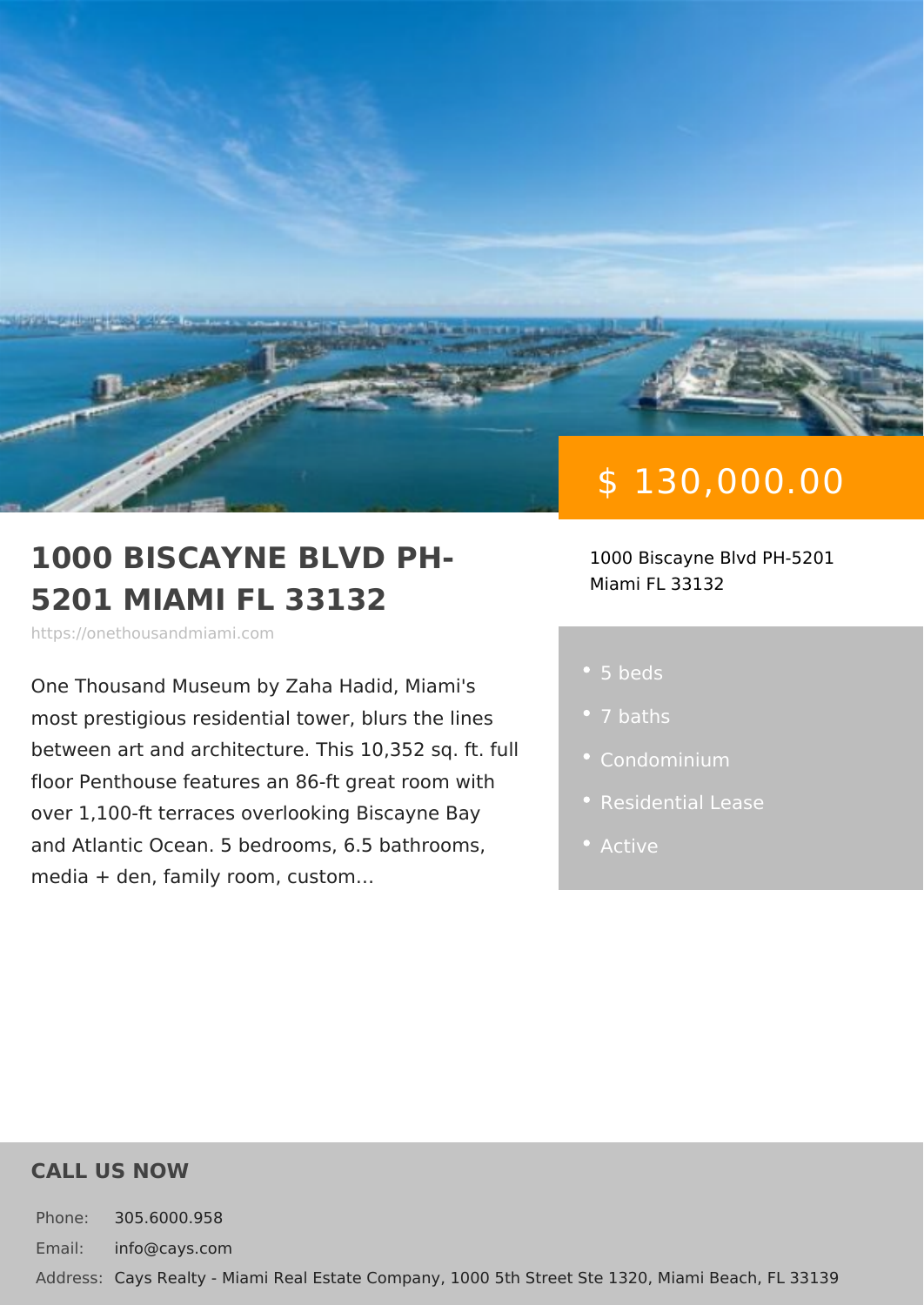### BASIC FACTS

Date added: 6/12/22 MLS #: A11146904 Post Update @022-06-29 08:59:14Bedrooms5 Bathrooms7 Bathrooms Half: Bathrooms Fu6I: Area: 10353 sq ft Lot Size Unifsquare Feet Year buil 2:019 StatusActive Type Condominium

ROOMS & UNITS DESCRIPTION

Unit Numbe<sub>PH-5201</sub>

#### LOCATION DETAILS

County Or PariMhami-Dade CountDirections1:000 Biscayne Blvd Zoning Descripti6401

#### PROPERTY DETAILS

Subdivision NamOeNE THOUSAND Parcel NumbeOr1-32-31-079-0420 MUSEUM CONDO

Rent Includesssociation Dues,Gardener,Hot Water,Sewer,Water

#### CALL US NOW

Phone: 305.6000.958 Email: info@cays.com Addres Cays Realty - Miami Real Estate Company, 1000 5th Street Ste 1320, Mia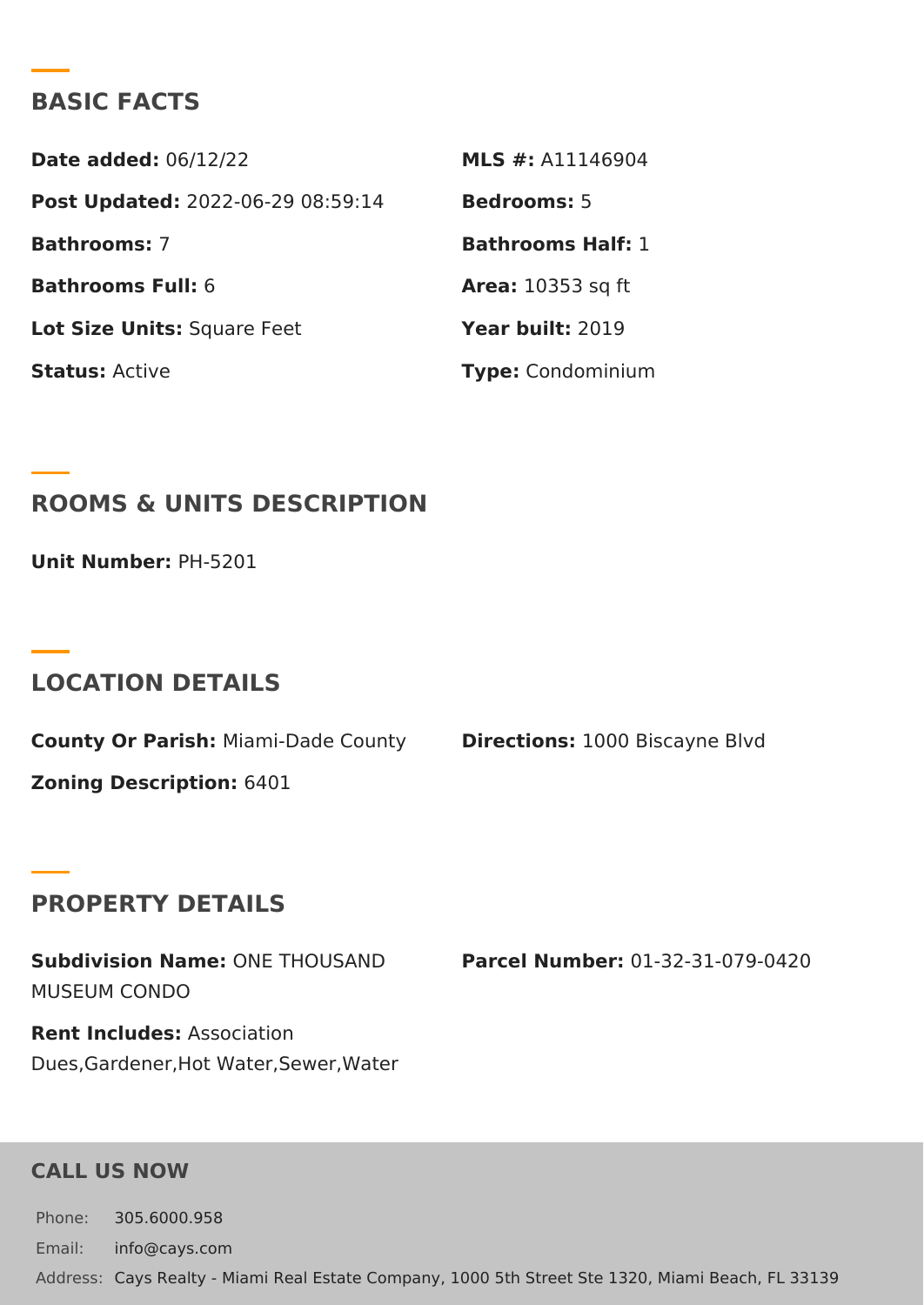## **PROPERTY FEATURES**

| <b>Interior Features: Breakfast Area, Eat-in</b><br>Kitchen, Family/Dining Room, Pantry                                              | <b>Waterfront Features: Bay</b><br>Front, Intracoastal Access                                    |
|--------------------------------------------------------------------------------------------------------------------------------------|--------------------------------------------------------------------------------------------------|
| <b>Pool Features: Other, Pool, Community</b>                                                                                         | Parking Features: Valet                                                                          |
| <b>Appliances: Built-In</b><br>Oven, Dryer, Dishwasher, Electric<br>Range, Electric Water<br>Heater, Microwave, Refrigerator, Washer | <b>Association Amenities: Fitness</b><br>Center, Management, Other, Pool, Sauna, Spa/Ho<br>t Tub |
| <b>Construction Materials: Block</b>                                                                                                 | <b>Covered Spaces: 4</b>                                                                         |
| <b>Flooring: Other</b>                                                                                                               | <b>Furnished: Furnished</b>                                                                      |
| <b>Garage Spaces: 4</b>                                                                                                              | Garage Y/N: 1                                                                                    |
| Spa $Y/N: 1$                                                                                                                         | <b>Pets Allowed: Conditional, Yes</b>                                                            |
| <b>View: Bay</b>                                                                                                                     | View $Y/N: 1$                                                                                    |
| <b>Entry Level: 52</b>                                                                                                               | <b>Entry Location: 52</b>                                                                        |
| <b>Waterfront Y/N: 1</b>                                                                                                             |                                                                                                  |

## **MISCELLANEOUS**

**Public Survey Township:** 1 **Public Survey Section:** 31

### **CALL US NOW**

Phone: 305.6000.958 Email: info@cays.com Address: Cays Realty - Miami Real Estate Company, 1000 5th Street Ste 1320, Miami Beach, FL 33139